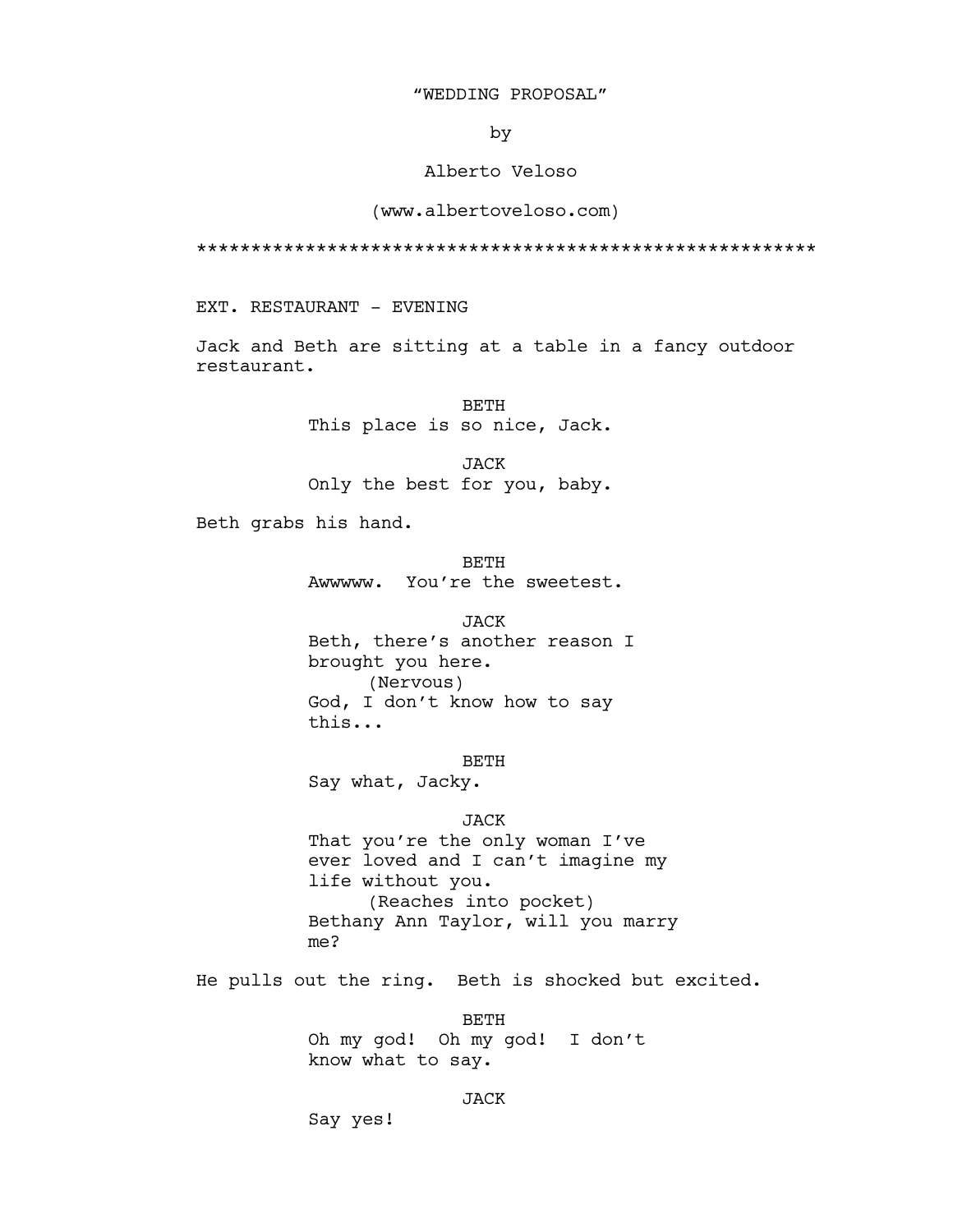Yes! Yes I'll marry you.

She leans over and kisses him.

JACK Oh, there's just one more thing I have to tell you.

BETH

What is it?

JACK

April Fools!

Jack starts LAUGHING hysterically.

BETH

(Appalled)

What?

JACK

(Still LAUGHING and very obnoxious) I got you! I got you! Oh, man, did I get you!

#### BETH

Jack, I...

JACK

You totally forgot what day it was, didn't you? Oh man, this is sweet.

BETH

(Stunned) I... I...

## JACK

This is awesome! This is the best April Fool's prank ever! It's a hundred times better than last year, remember? When I called all your relatives and told them you died in car accident. Then your grandma had a heart attack and died. That was awesome, but this- this is better!

Other customers are looking over in disgust.

JACK (CONT'D) (To them) What do you think, huh?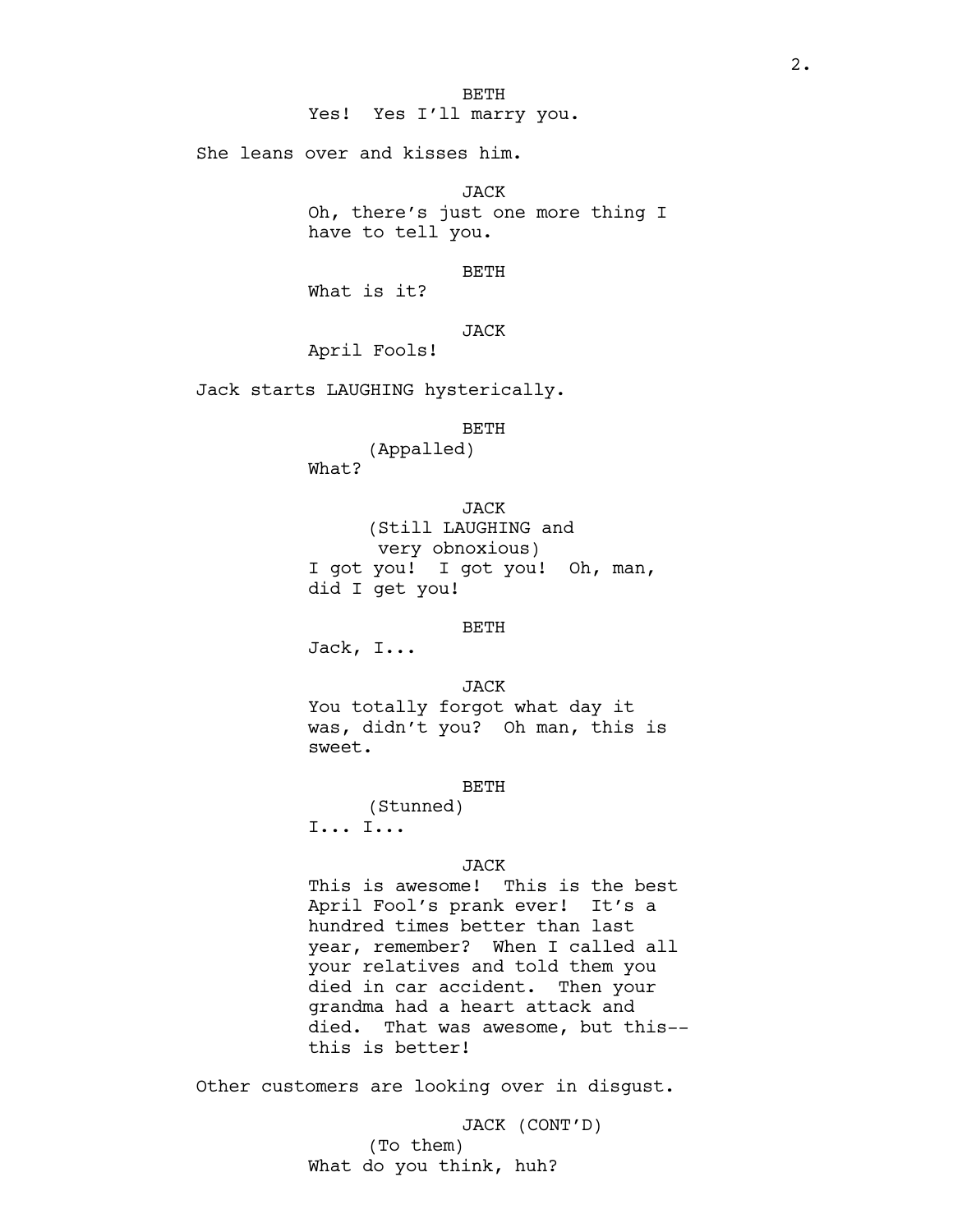Is this awesome or what? This isn't even a real diamond. 12 bucks. Target.

BETH

Jack, I...

# JACK

Oh, oh, what about the year before, huh? When I stashed in kilo of coke in your room and called the DEA. You remember? That was good, but nothing compared to this.

BETH

(Banging on the table) Enough!

JACK Baby, what's wrong?

BETH

(Furious) You think this is funny? Embarrassing me in public like this!

JACK But Bethy, it's just a little prank.

## BETH

Your pranks aren't funny, Jack! I mean, I really miss my grandma. And now this. This is worse than the year you cut off all my hair and super-glued to my scalp. I will NEVER forgive you for this.

#### JACK

(Worried) Baby, what are you saying?

#### BETH

We're through, Jack. I never wanna see you again.

Beth breaks down CRYING.

JACK (Genuinely apologetic)